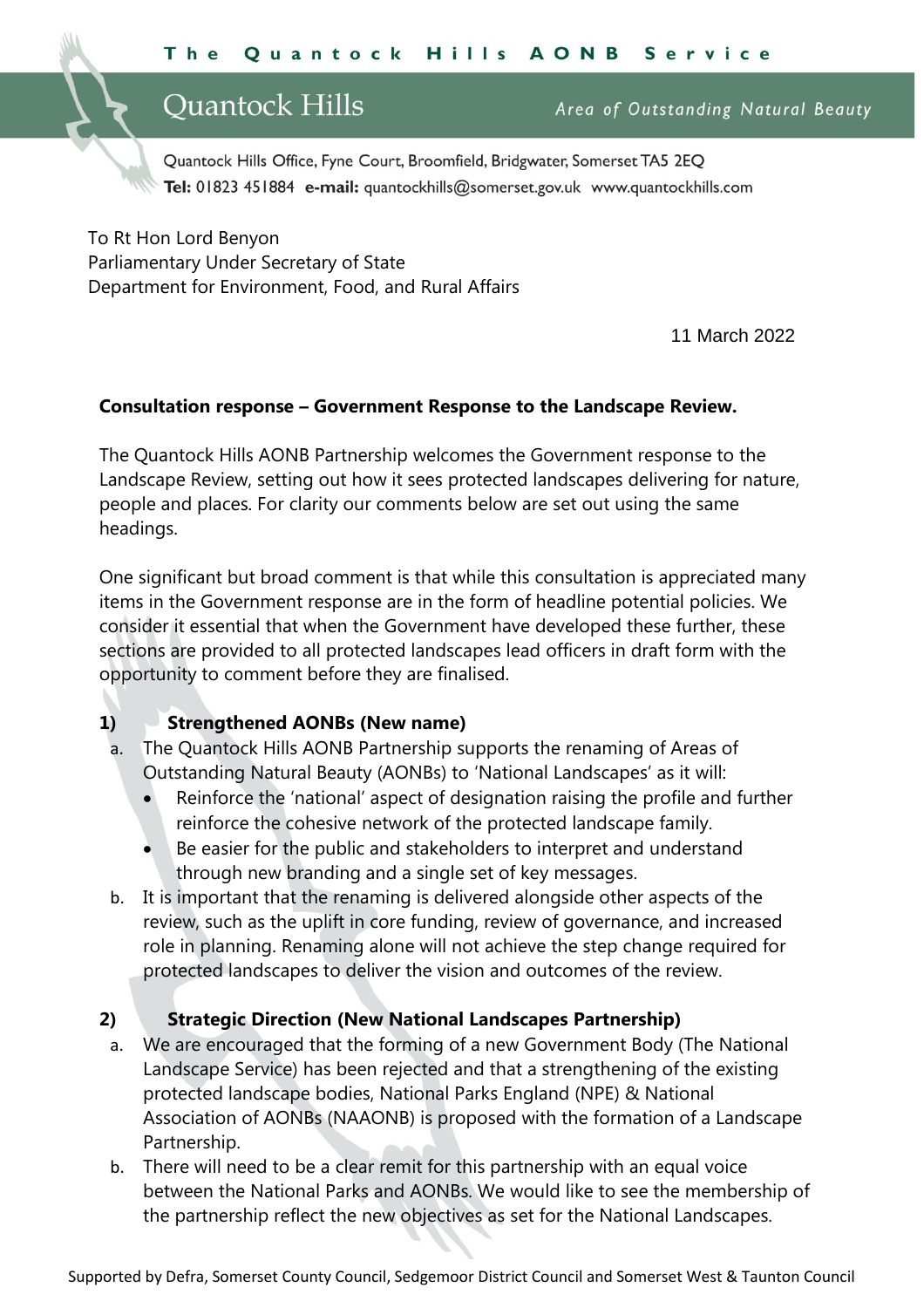While in principle we are very supportive, we are keen to understand in greater detail how this operate and how AONB partnerships and boards / National Park Authorities will have an input into this partnership.

# **3) Strategic Direction (new National Landscape Strategy)**

- a. While we welcome a new national Landscape Strategy we are keen to understand the relationship between the 'top down' and 'bottom up' priorities. National priorities as mentioned do not include the fundamental element of landscape protection and enhancement, including the historic environment, but concentrate on nature recovery, climate mitigation and adaptation.
- b. It is essential that conversations on this continue with all AONB Partnerships as the Governments response on this element is a headline with no detail.

## **4) A Stronger mission for Nature Recovery (Changed Statutory Purpose)**

- a. We support a single set of statutory purposes for both AONBs and National Parks, however the statutory purpose of conserving and enhancing the landscape needs to be retain and fully explained in the revised guidance. We are keen to understand how the Government will address the funding disparities between AONBs and National Parks given the proposal for the single set of statutory purposes.
- b. We strongly support the potential amendment to the purposes to increase the equality of access to the health & wellbeing benefits of the protected landscapes. However the Sandford Principle should still apply to National Parks **and AONBs** when considering the purposes. The Sandford Principal which should be applied equally to National Parks and AONBs states: National Park Authorities can do much to reconcile public enjoyment with the preservation of natural beauty by good planning and management and the main emphasis must continue to be on this approach wherever possible. But even so, there will be situations where the two purposes are irreconcilable... Where this happens, priority must be given to the conservation of natural beauty.— Lord Sandford, 1974

## **5) Setting ambition and monitoring progress**

- a. We welcome the ambitious setting of ambitious goals and the provision of robust evidence to allow accurate monitoring – it is essential that Defra / Natural England work on this with all protected landscapes that wish to engage, rather than a small group that is unlikely to represent the diversity of AONBs in England.
- b. In setting the monitoring framework Government must be mindful of the need for continued provision of evidence, especially at key times, such as during management plan reviews. In the past a failing of successive organisations has been the lack of continuity of data, which reduces the ability to monitor trends and set policies and actions accordingly.

## **6) Agricultural Transition**

a. We strongly agree that the special significance of protected landscapes must be reflected in future environmental land management schemes. These are a key delivery mechanism for achieving the ambitious vision and outcomes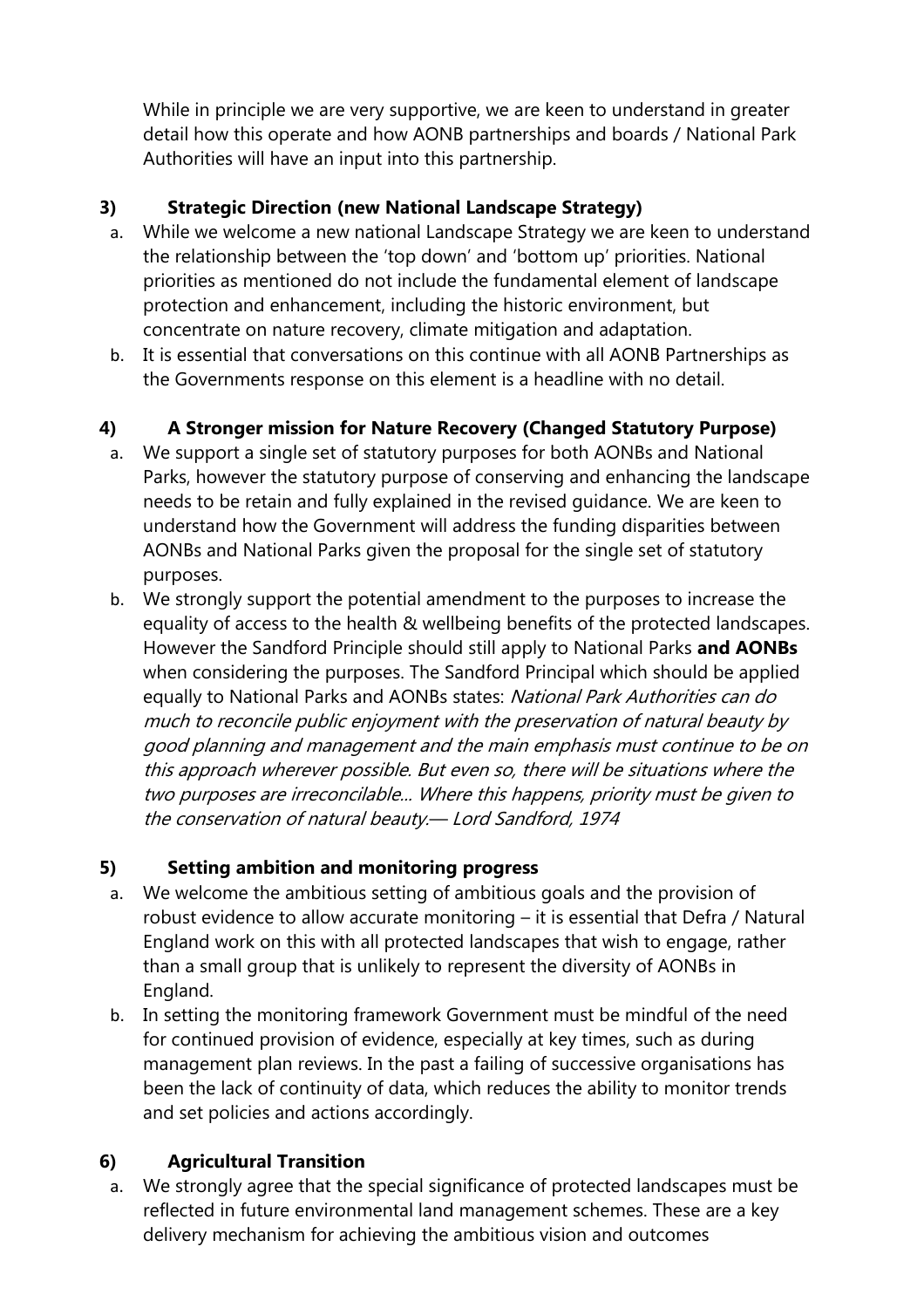Government has set out. We have seen, in a short space of time, the benefit of the Farming in Protected Landscapes Programme (FiPL) in targeting resource to achieve outcomes for nature recovery, climate change and for people.

- b. Building on FiPL we believe there is a role for protected landscapes in the delivery of ELMS, providing a local coordinated approach to decision making, while delivering on national priorities. Dedicated advisors are already proving invaluable, especially in facilitating collaborative approaches and projects.
- c. As set out in the Colchester Declaration AONBs have pledged to develop Nature Recovery Plans, with many in draft form and being consulted on. We believe these will provide a detailed local context and should be used to inform the development of the Local Nature Recovery Strategies (LNRS) allowing the development of nature recovery strategies at a landscape scale and providing linkage between protected landscapes and the wider landscape.
- d. We appreciate that in many instances the scale and range of an AONB makes it unsuitable to be a responsible authority for the development of a LNRS, unlike National Park Authorities. However we encourage strong procedural guidance ensuring AONB partnerships are fully consulted on, engaged in the development of and provide agreement on the LNRS.
- e. For this to occur protected landscapes teams should be expected to be engaged in the development of the LNRS and provided with the required resources to achieve this. Without this approach the development of LNRS will risk identifying projects that are contrary to the statutory AONB management plans.

#### **7) Landscape for everyone**

- a. We fully endorse strengthening the role of protected landscapes in supporting the country's health, wellbeing and education. Local protected landscapes led projects and initiatives have achieved very successful outcomes, especially those targeting mental health and wellbeing. However converting these initiatives into core business as usual has been less successful. We welcome Government's role in working across departments to facilitate the embedding of green social prescribing in the work of protected landscapes.
- b. The Quantock Hills AONB has included rangers originally called wardens as part of the core team since 1974. Throughout this time the partnership has seen these posts as core elements of our protected landscape offer. We welcome governments commitment to seeking ways to increase the number of rangers engaging with people, which we believe can be facilitated through the increasing of core grant as proposed by the Landscape Review.

## **8) Supporting local communities**

**a.** While we agree with the Government proposed approach of not creating a new statutory purpose to foster economic and community vitality we feel it is important that these elements are brought into AONB objectives, in a format that is subsidiary to the primary purpose. We are not convinced that the special status of, and impacts on, those communities that host these special designations is currently properly recognised in the proposals.

## **9) Managing visitor pressures**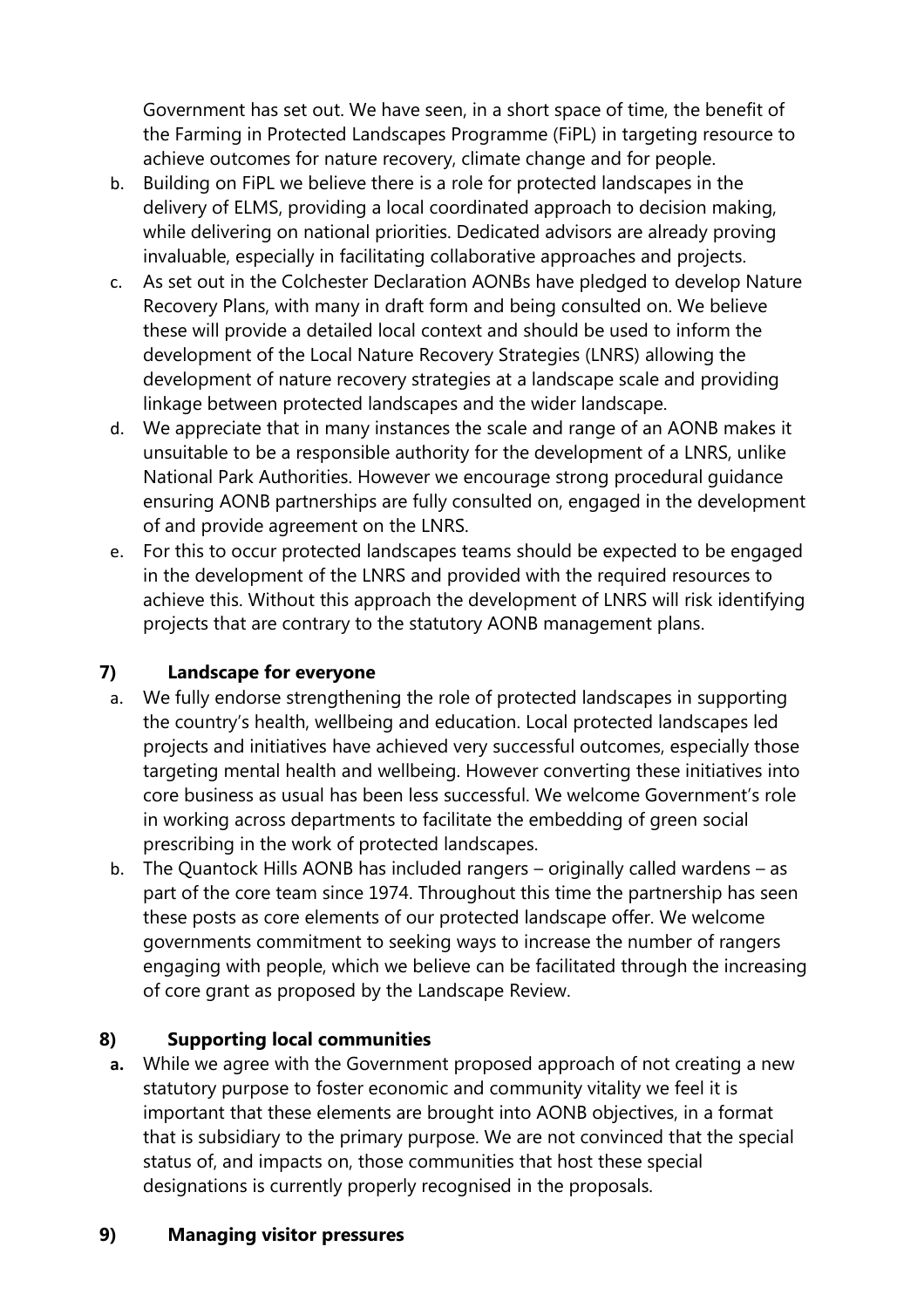a. Enhanced resources for those protected landscapes that have issues would be welcomed. The provision of on the ground staff, i.e. rangers, needs to be considered as a positive education and enforcement tool. Conflicts between maintaining open access and enhancing wildlife habitats/biodiversity have implications for increased delivery on nature recovery proposed in the government response.

#### **10) Planning reform**

- a. The Partnership will welcome Statutory Consultee status while recognising that the increased resources required will need to be funded above and beyond any agreed increase for core funding. Local experience is that while there is recognition of AONBs ability to contribute to the delivery of good quality development it has been tempered by the limited weight and consideration it is afforded in planning decisions.
- b. Updated Management Plan advice from NE needs to be clear on what planning content should be included in future Management Plans. There will need to be clear guidance for local planning authorities on the status of statutory AONB Management Plans and the interaction with local plans.
- c. We recognise that, to ensure management plans are fit for purpose in this respect and fully inform Local Plans, AONB teams will require specialist staff and enhanced resources.

#### **11) Permitted development**

a. We consider a review of permitted development rights within the AONB to be long overdue. The AONB Partnership has been considering for many years applying for an Article 4 Directive however lack of resources has stopped this going forward.

## **12) AONB Partnerships**

- a. We welcome the updating of this guidance which is long overdue, revised partnerships should reflect the requirements of both national and local interests. We support the suggestions in the Government response under 'Improved performance'. Again it must be recognised that to make important changes to governance on this scale requires resources.
- b. While we would welcome a Secretary of State appointee ideally this would be as an advisor within the committee rather than in the position of chair. When considering who the AONB should be accountable to local interests and communities are equally important as accountability to Defra / Government.

#### **13) Management Plans**

a. We support the revision and updating of guidance on Management Plans, however we have significant concerns over the proposed timeline in the revision and development of the next AONB Management Plan. The reference to strengthening management plans and ensuring a smooth transition raises concerns that a top-down format / template will be applied which could impact the locally responsive aspects of the current management plans.